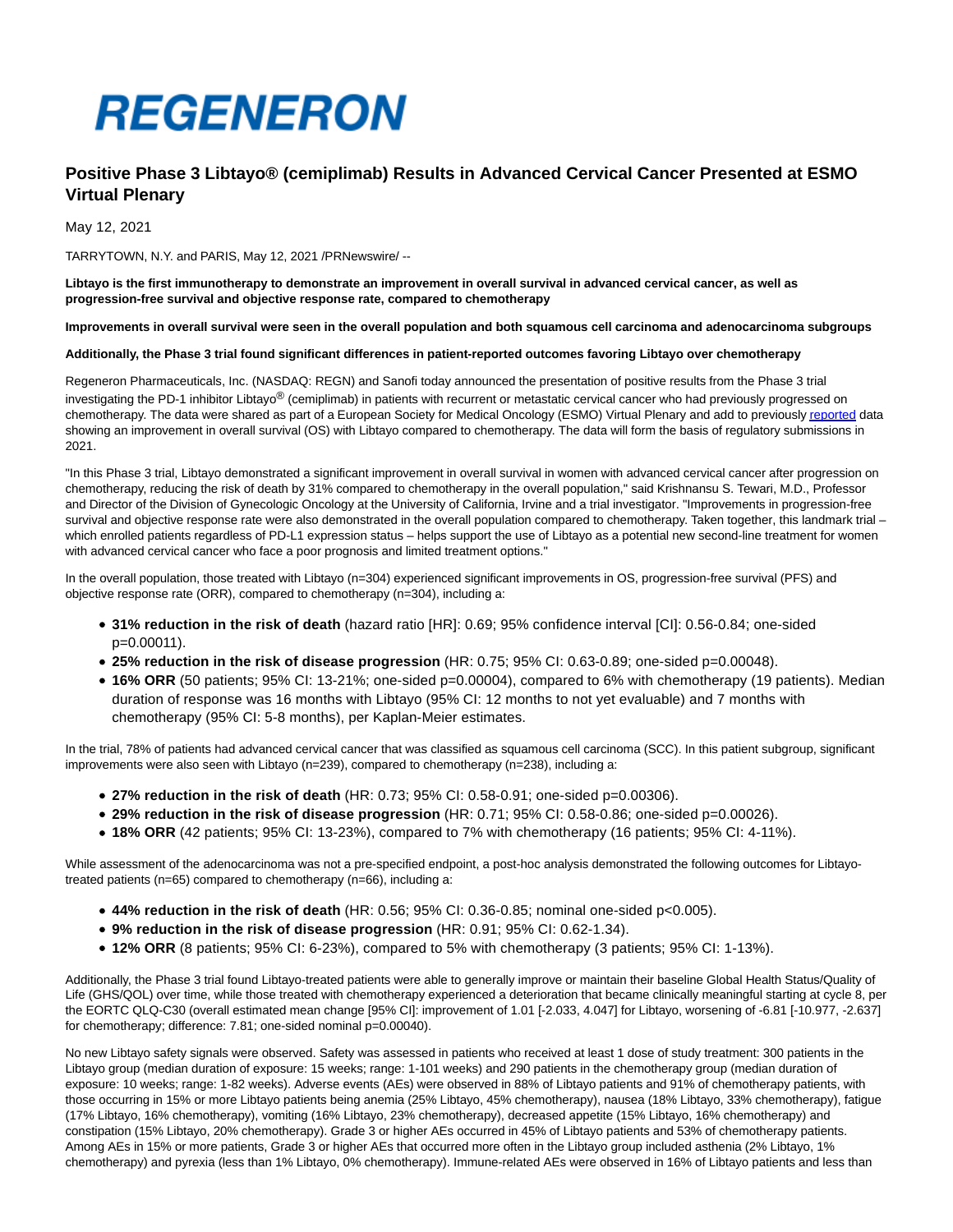1% of chemotherapy patients, with 6% and less than 1% being Grade 3 or higher, respectively. Discontinuations due to AEs occurred in 8% of Libtayo patients and 5% of chemotherapy patients.

The use of Libtayo in advanced cervical cancer is investigational and has not been fully reviewed by any regulatory authority.

#### **About the Phase 3 Trial**

The Phase 3, open-label, multi-center trial is the largest randomized clinical trial in advanced cervical cancer, and investigated Libtayo monotherapy versus an investigator's choice of chemotherapy in patients with recurrent or metastatic cervical cancer that has progressed on platinum-based chemotherapy. Patients were allowed to enroll regardless of PD-L1 expression status, with 78% of patients having SCC and 22% having adenocarcinoma or adenosquamous carcinoma. The trial included women from 14 countries: the U.S., Japan, Taiwan, South Korea, Canada, Russia, Poland, Spain, Brazil, Australia, the UK, Italy, Greece and Belgium.

Patients (median age: 51 years) were randomized to receive Libtayo monotherapy (350 mg every three weeks) or an investigator's choice of commonly used chemotherapy (pemetrexed, vinorelbine, topotecan, irinotecan or gemcitabine). The primary endpoint for the trial was OS, analyzed first among patients with SCC, then in the total population.

In March, the trial was stopped early based on the highly significant effect of Libtayo on OS among SCC patients and following a unanimous recommendation by the Independent Data Monitoring Committee.

### **About Cervical Cancer**

Cervical cancer is the fourth leading cause of cancer death in women worldwide and is most frequently diagnosed in women between the ages of 35 and 44. Almost all cases are caused by human papillomavirus (HPV) infection, with approximately 80% classified as SCC (arising from cells lining the bottom of the cervix) and the remainder being largely adenocarcinomas (arising from glandular cells in the upper cervix). Cervical cancer is often curable when detected early and effectively managed, but treatment options are more limited in advanced stages.

It is estimated that approximately 570,000 women are diagnosed with cervical cancer worldwide each year, with deaths exceeding 250,000. In the U.S. there are 14,500 new patients diagnosed annually and approximately 4,000 women die each year.

#### **About Libtayo**

Libtayo is a fully human monoclonal antibody targeting the immune checkpoint receptor PD-1 on T-cells. By binding to PD-1, Libtayo has been shown to block cancer cells from using the PD-1 pathway to suppress T-cell activation.

In the U.S., Libtayo is approved for certain patients with advanced stages of cutaneous squamous cell carcinoma (CSCC), basal cell carcinoma (BCC) and non-small cell lung cancer (NSCLC) with ≥50% PD-L1 expression. Outside of the U.S., Libtayo is approved for certain patients with advanced CSCC in the European Union and six other countries, including Australia, Brazil, the UK and Canada.

The generic name for Libtayo in its approved U.S. indications is cemiplimab-rwlc, with rwlc as the suffix designated in accordance with Nonproprietary Naming of Biological Products Guidance for Industry issued by the U.S. Food and Drug Administration (FDA). Outside of the U.S., the generic name for Libtayo in its approved indication is cemiplimab.

#### **About the Libtayo Development Program**

The extensive clinical program for Libtayo is focused on difficult-to-treat cancers. The European Medicines Agency is assessing regulatory submissions for Libtayo monotherapy in advanced NSCLC with ≥50% PD-L1 expression and advanced BCC following treatment with a hedgehog pathway inhibitor, with European Commission decisions expected by mid-2021.

Libtayo monotherapy is being investigated in trials in adjuvant CSCC and neoadjuvant CSCC, as well as in trials combining Libtayo with either conventional or novel therapeutic approaches for both solid tumors and blood cancers. These potential uses are investigational, and their safety and efficacy have not been evaluated by any regulatory authority.

Libtayo is being jointly developed by Regeneron and Sanofi under a global collaboration agreement.

### **About Regeneron's VelocImmune® Technology**

Regeneron's VelocImmune technology utilizes a proprietary genetically engineered mouse platform endowed with a genetically humanized immune system to produce optimized fully human antibodies. When Regeneron's co-Founder, President and Chief Scientific Officer George D. Yancopoulos was a graduate student with his mentor Frederick W. Alt in 1985, they were the first t[o envision m](https://c212.net/c/link/?t=0&l=en&o=3161613-1&h=1765212535&u=https%3A%2F%2Fwww.sciencedirect.com%2Fscience%2Farticle%2Fabs%2Fpii%2F0168952585900897&a=envision)aking such a genetically humanized mouse, and Regeneron has spent decades inventing and developing Veloclmmune and related VelociSuite® technologies. Dr. Yancopoulos and his team have used VelocImmune technology to create approximately a quarter of all original, FDA-approved fully human monoclonal antibodies currently available. This includes REGEN–COV™ (casirivimab with imdevimab), Dupixer $\mathbb{R}$  (dupilumab), Libtayo® (cemiplimab-rwlc), Praluent<sup>®</sup> (alirocumab), Kevzara® (sarilumab), Evkeeza® (evinacumab-dgnb) and Inmazeb™ (atoltivimab, maftivimab and odesivimab-ebgn).

### **IMPORTANT SAFETY INFORMATION AND INDICATION FOR U.S. PATIENTS**

#### **What is Libtayo?**

Libtayo is a prescription medicine used to treat people with a type of skin cancer called cutaneous squamous cell carcinoma (CSCC) that has spread or cannot be cured by surgery or radiation.

Libtayo is a prescription medicine used to treat people with a type of skin cancer called basal cell carcinoma that cannot be removed by surgery (locally advanced BCC) and have received treatment with an HHI, or cannot receive treatment with an HHI.

Libtayo is a prescription medicine used to treat people with a type of skin cancer called basal cell carcinoma that has spread (metastatic BCC) and have received treatment with a hedgehog pathway inhibitor (HHI), or cannot receive treatment with an HHI. This use is approved based on how many patients responded to treatment and how long they responded. Studies are ongoing to provide additional information about clinical benefit.

Libtayo is a prescription medicine used to treat people with a type of lung cancer called non-small cell lung cancer (NSCLC). Libtayo may be used as your first treatment when your lung cancer has not spread outside your chest (locally advanced lung cancer) and you cannot have surgery or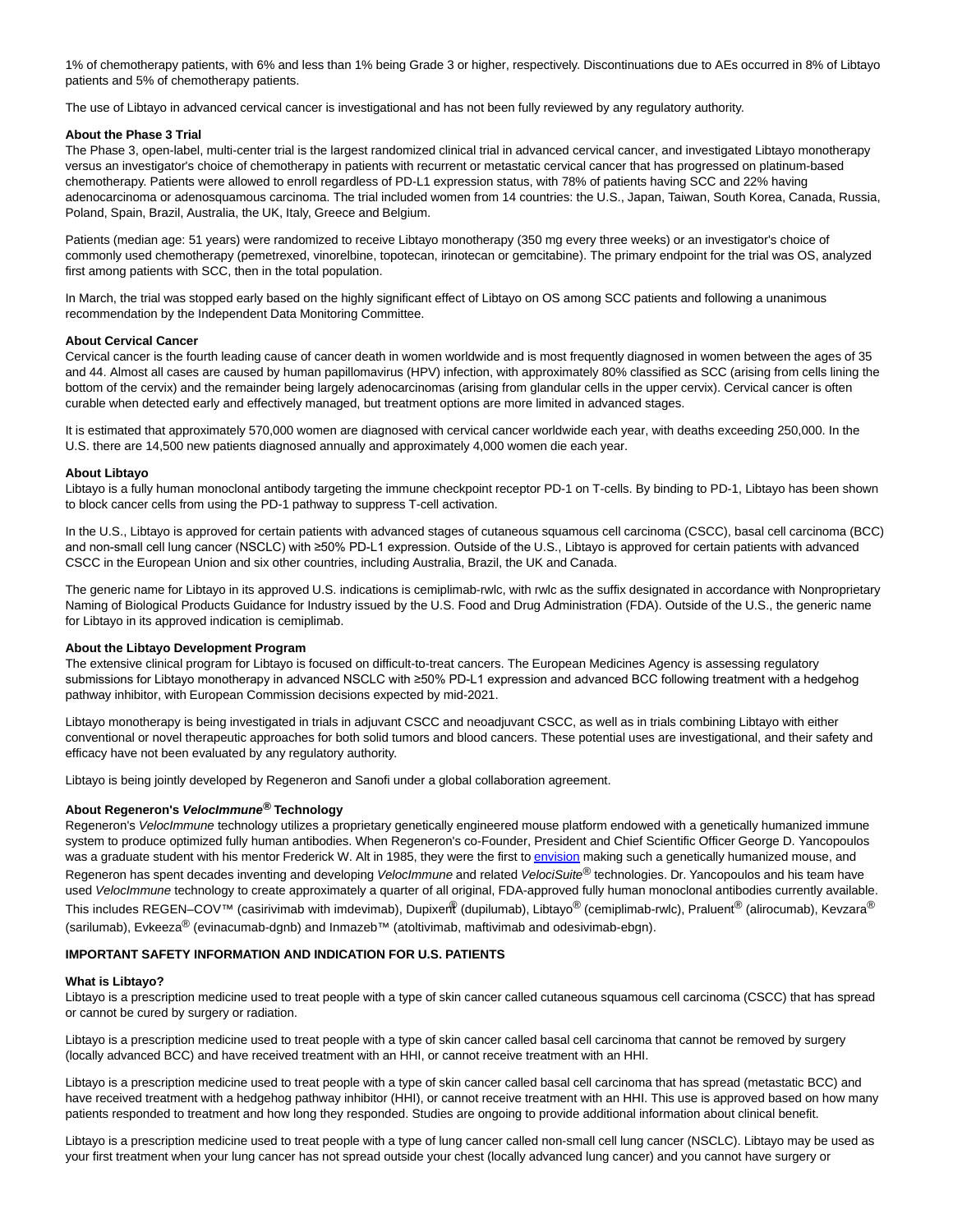chemotherapy with radiation, or your lung cancer has spread to other areas of your body (metastatic lung cancer), and your tumor tests positive for high "PD-L1" and your tumor does not have an abnormal "EGFR", "ALK "or "ROS1" gene.

It is not known if Libtayo is safe and effective in children.

### **What is the most important information I should know about Libtayo?**

Libtayo is a medicine that may treat certain cancers by working with your immune system. Libtayo can cause your immune system to attack normal organs and tissues in any area of your body and can affect the way they work. These problems can sometimes become severe or life-threatening and can lead to death. You can have more than one of these problems at the same time. These problems may happen anytime during treatment or even after your treatment has ended.

### **Call or see your healthcare provider right away if you develop any new or worsening signs or symptoms, including:**

- **Lung problems:** cough, shortness of breath, or chest pain
- **Intestinal problems:** diarrhea (loose stools) or more frequent bowel movements than usual, stools that are black, tarry, sticky or have blood or mucus, or severe stomach-area (abdomen) pain or tenderness
- **Liver problems:** yellowing of your skin or the whites of your eyes, severe nausea or vomiting, pain on the right side of your stomach area (abdomen), dark urine (tea colored), or bleeding or bruising more easily than normal
- **Hormone gland problems:** headache that will not go away or unusual headaches, eye sensitivity to light, eye problems, rapid heartbeat, increased sweating, extreme tiredness, weight gain or weight loss, feeling more hungry or thirsty than usual, urinating more often than usual, hair loss, feeling cold, constipation, your voice gets deeper, dizziness or fainting, or changes in mood or behavior, such as decreased sex drive, irritability, or forgetfulness
- **Kidney problems:** decrease in your amount of urine, blood in your urine, swelling of your ankles, or loss of appetite
- **Skin problems:** rash, itching, skin blistering or peeling, painful sores or ulcers in mouth or nose, throat, or genital area, fever or flu-like symptoms, or swollen lymph nodes
- **Problems can also happen in other organs and tissues. These are not all of the signs and symptoms of immune system problems that can happen with Libtayo. Call or see your healthcare provider right away for any new or worsening signs or symptoms, which may include:** chest pain, irregular heartbeat, shortness of breath or swelling of ankles, confusion, sleepiness, memory problems, changes in mood or behavior, stiff neck, balance problems, tingling or numbness of the arms or legs, double vision, blurry vision, sensitivity to light, eye pain, changes in eyesight, persistent or severe muscle pain or weakness, muscle cramps, low red blood cells, or bruising
- **Infusion reactions that can sometimes be severe.** Signs and symptoms of infusion reactions may include: nausea, chills or shaking, itching or rash, flushing, shortness of breath or wheezing, dizziness, feel like passing out, fever, back or neck pain, or facial swelling
- **Rejection of a transplanted organ.** Your healthcare provider should tell you what signs and symptoms you should report and monitor you, depending on the type of organ transplant that you have had.
- **Complications, including graft-versus-host disease (GVHD), in people who have received a bone marrow (stem cell) transplant that uses donor stem cells (allogeneic).** These complications can be serious and can lead to death. These complications may happen if you underwent transplantation either before or after being treated with Libtayo. Your healthcare provider will monitor you for these complications.

**Getting medical treatment right away may help keep these problems from becoming more serious.** Your healthcare provider will check you for these problems during your treatment with Libtayo. Your healthcare provider may treat you with corticosteroid or hormone replacement medicines. Your healthcare provider may also need to delay or completely stop treatment with Libtayo if you have severe side effects.

# **Before you receive Libtayo, tell your healthcare provider about all your medical conditions, including if you:**

- -- have immune system problems such as Crohn's disease, ulcerative colitis, or lupus
- -- have received an organ transplant
- -- have received or plan to receive a stem cell transplant that uses donor stem cells (allogeneic)
- -- have a condition that affects your nervous system, such as myasthenia gravis or Guillain-Barré syndrome
- -- are pregnant or plan to become pregnant. Libtayo can harm your unborn baby  **Females who are able to become pregnant:**
	- Your healthcare provider will give you a pregnancy test before you start treatment.
	- You should use an effective method of birth control during your treatment and for at least 4 months after your last dose of Libtayo. Talk with your healthcare provider about birth control methods that you can use during this time.
	- Tell your healthcare provider right away if you become pregnant or think you may be pregnant during treatment with Libtayo.

-- are breastfeeding or plan to breastfeed. It is not known if Libtayo passes into your breast milk. Do not breastfeed during treatment and for at least 4 months after the last dose of Libtayo.

**Tell your healthcare provider about all the medicines you take,** including prescription and over- the-counter medicines, vitamins, and herbal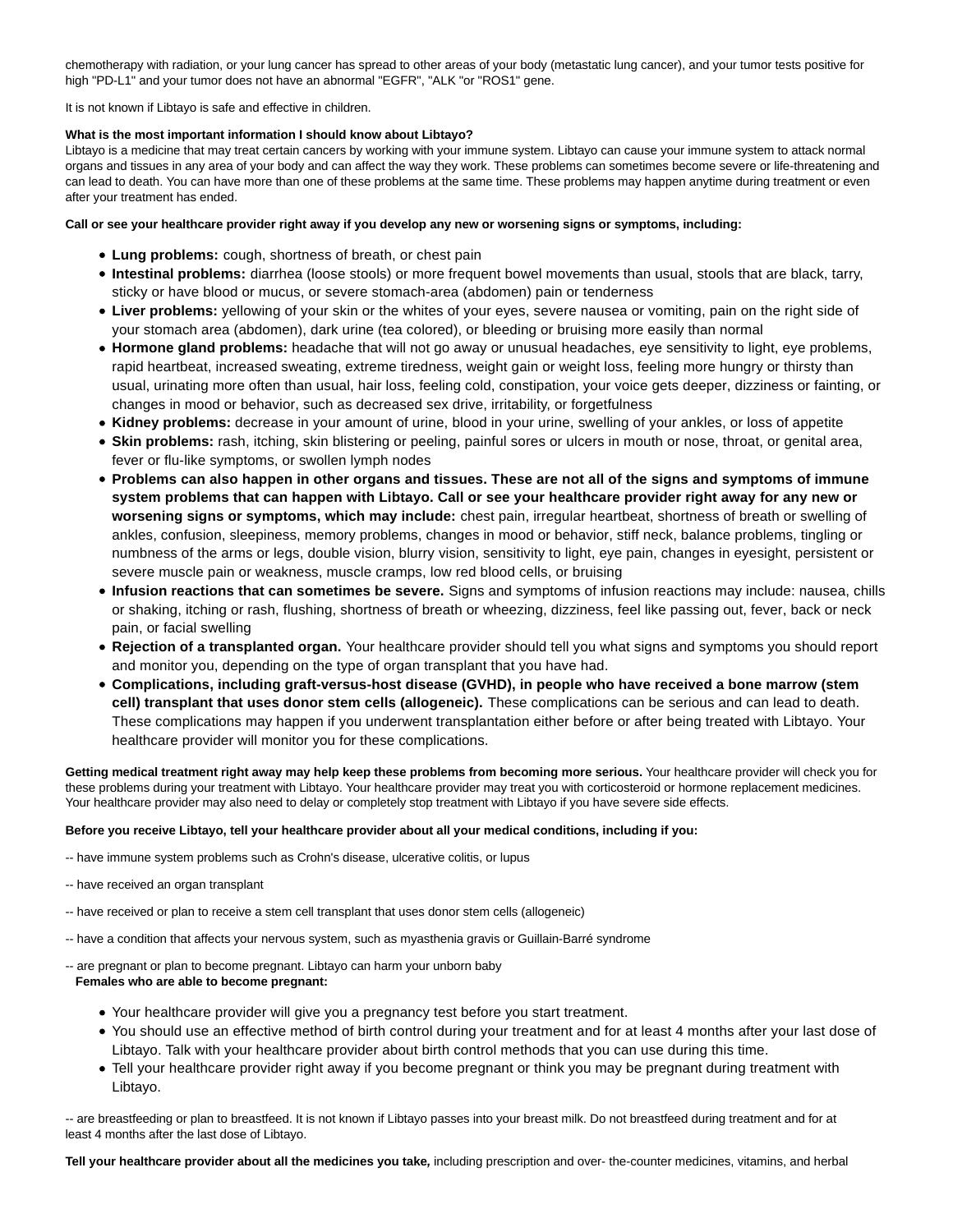#### supplements.

The most common side effects of Libtayo include muscle or bone pain, tiredness, rash, and diarrhea. These are not all the possible side effects of Libtayo. Call your doctor for medical advice about side effects. You may report side effects to FDA at 1-800-FDA-1088. You may also report side effects to Regeneron Pharmaceuticals and Sanofi at 1-877-542-8296.

### **Please see full [Prescribing Information,](https://c212.net/c/link/?t=0&l=en&o=3161613-1&h=1439489138&u=https%3A%2F%2Fwww.regeneron.com%2Fsites%2Fdefault%2Ffiles%2FLibtayo_FPI.pdf&a=Prescribing+Information) including [Medication Guide.](https://c212.net/c/link/?t=0&l=en&o=3161613-1&h=1167907314&u=https%3A%2F%2Fwww.regeneron.com%2Fsites%2Fdefault%2Ffiles%2Fx1216(3)a.pdf&a=Medication+Guide)**

# **About Regeneron**

Regeneron (NASDAQ: REGN) is a leading biotechnology company that invents life-transforming medicines for people with serious diseases. Founded and led for over 30 years by physician-scientists, our unique ability to repeatedly and consistently translate science into medicine has led to nine FDA-approved treatments and numerous product candidates in development, almost all of which were homegrown in our laboratories. Our medicines and pipeline are designed to help patients with eye diseases, allergic and inflammatory diseases, cancer, cardiovascular and metabolic diseases, pain, hematologic conditions, infectious diseases and rare diseases.

Regeneron is accelerating and improving the traditional drug development process through our proprietary VelociSuite technologies, such as VelocImmune, which uses unique genetically humanized mice to produce optimized fully human antibodies and bispecific antibodies, and through ambitious research initiatives such as the Regeneron Genetics Center, which is conducting one of the largest genetics sequencing efforts in the world.

For additional information about the company, please visi[t www.regeneron.com o](https://c212.net/c/link/?t=0&l=en&o=3161613-1&h=315940757&u=https%3A%2F%2Fwww.regeneron.com%2F&a=www.regeneron.com)r follow @Regeneron on Twitter.

#### **About Sanofi**

Sanofi is dedicated to supporting people through their health challenges. We are a global biopharmaceutical company focused on human health. We prevent illness with vaccines, provide innovative treatments to fight pain and ease suffering. We stand by the few who suffer from rare diseases and the millions with long-term chronic conditions.

With more than 100,000 people in 100 countries, Sanofi is transforming scientific innovation into healthcare solutions around the globe.

# Sanofi, Empowering Life

#### **Regeneron Forward-Looking Statements and Use of Digital Media**

This press release includes forward-looking statements that involve risks and uncertainties relating to future events and the future performance of Regeneron Pharmaceuticals, Inc. ("Regeneron" or the "Company"), and actual events or results may differ materially from these forward-looking statements. Words such as "anticipate," "expect," "intend," "plan," "believe," "seek," "estimate," variations of such words, and similar expressions are intended to identify such forward-looking statements, although not all forward-looking statements contain these identifying words. These statements concern, and these risks and uncertainties include, among others, the impact of SARS-CoV-2 (the virus that has caused the COVID-19 pandemic) on Regeneron's business and its employees, collaborators, and suppliers and other third parties on which Regeneron relies, Regeneron's and its collaborators' ability to continue to conduct research and clinical programs, Regeneron's ability to manage its supply chain, net product sales of products marketed or otherwise commercialized by Regeneron and/or its collaborators (collectively, "Regeneron's Products"), and the global economy; the nature, timing, and possible success and therapeutic applications of Regeneron's Products and product candidates being developed by Regeneron and/or its collaborators (collectively, "Regeneron's Product Candidates") and research and clinical programs now underway or planned, including without limitation Libtayo<sup>®</sup> (cemiplimab) for the treatment of patients with recurrent or metastatic cervical cancer who had previously progressed on chemotherapy; the likelihood, timing, and scope of possible regulatory approval and commercial launch of Regeneron's Product Candidates and new indications for Regeneron's Products, such as Libtayo for the treatment of cervical cancer and adjuvant and neoadjuvant cutaneous squamous cell carcinoma (as well as in combination with either conventional or novel therapeutic approaches for both solid tumors and blood cancers); uncertainty of the utilization, market acceptance, and commercial success of Regeneron's Products and Regeneron's Product Candidates and the impact of studies (whether conducted by Regeneron or others and whether mandated or voluntary), including the study discussed in this press release, on any of the foregoing or any potential regulatory approval of Regeneron's Products (such as Libtayo) and Regeneron's Product Candidates; the ability of Regeneron's collaborators, suppliers, or other third parties (as applicable) to perform manufacturing, filling, finishing, packaging, labeling, distribution, and other steps related to Regeneron's Products and Regeneron's Product Candidates; the ability of Regeneron to manufacture and manage supply chains for multiple products and product candidates; safety issues resulting from the administration of Regeneron's Products (such as Libtayo) and Regeneron's Product Candidates in patients, including serious complications or side effects in connection with the use of Regeneron's Products and Regeneron's Product Candidates in clinical trials; determinations by regulatory and administrative governmental authorities which may delay or restrict Regeneron's ability to continue to develop or commercialize Regeneron's Products and Regeneron's Product Candidates, including without limitation Libtayo; ongoing regulatory obligations and oversight impacting Regeneron's Products, research and clinical programs, and business, including those relating to patient privacy; the availability and extent of reimbursement of Regeneron's Products from third-party payers, including private payer healthcare and insurance programs, health maintenance organizations, pharmacy benefit management companies, and government programs such as Medicare and Medicaid; coverage and reimbursement determinations by such payers and new policies and procedures adopted by such payers; competing drugs and product candidates that may be superior to, or more cost effective than, Regeneron's Products and Regeneron's Product Candidates; the extent to which the results from the research and development programs conducted by Regeneron and/or its collaborators may be replicated in other studies and/or lead to advancement of product candidates to clinical trials, therapeutic applications, or regulatory approval; unanticipated expenses; the costs of developing, producing, and selling products; the ability of Regeneron to meet any of its financial projections or guidance and changes to the assumptions underlying those projections or guidance; the potential for any license, collaboration, or supply agreement, including Regeneron's agreements with Sanofi, Bayer, and Teva Pharmaceutical Industries Ltd. (or their respective affiliated companies, as applicable), to be cancelled or terminated; and risks associated with intellectual property of other parties and pending or future litigation relating thereto (including without limitation the patent litigation and other related proceedings relating to EYLEA® (aflibercept) Injection, Dupixent<sup>®</sup> (dupilumab), Praluent<sup>®</sup> (alirocumab), and REGEN-COV<sup>TM</sup> (casirivimab with imdevimab)), other litigation and other proceedings and government investigations relating to the Company and/or its operations, the ultimate outcome of any such proceedings and investigations, and the impact any of the foregoing may have on Regeneron's business, prospects, operating results, and financial condition. A more complete description of these and other material risks can be found in Regeneron's filings with the U.S. Securities and Exchange Commission, including its Form 10-K for the year ended December 31, 2020 and its Form 10-Q for the quarterly period ended March 31, 2021. Any forward-looking statements are made based on management's current beliefs and judgment, and the reader is cautioned not to rely on any forward-looking statements made by Regeneron. Regeneron does not undertake any obligation to update (publicly or otherwise) any forward-looking statement, including without